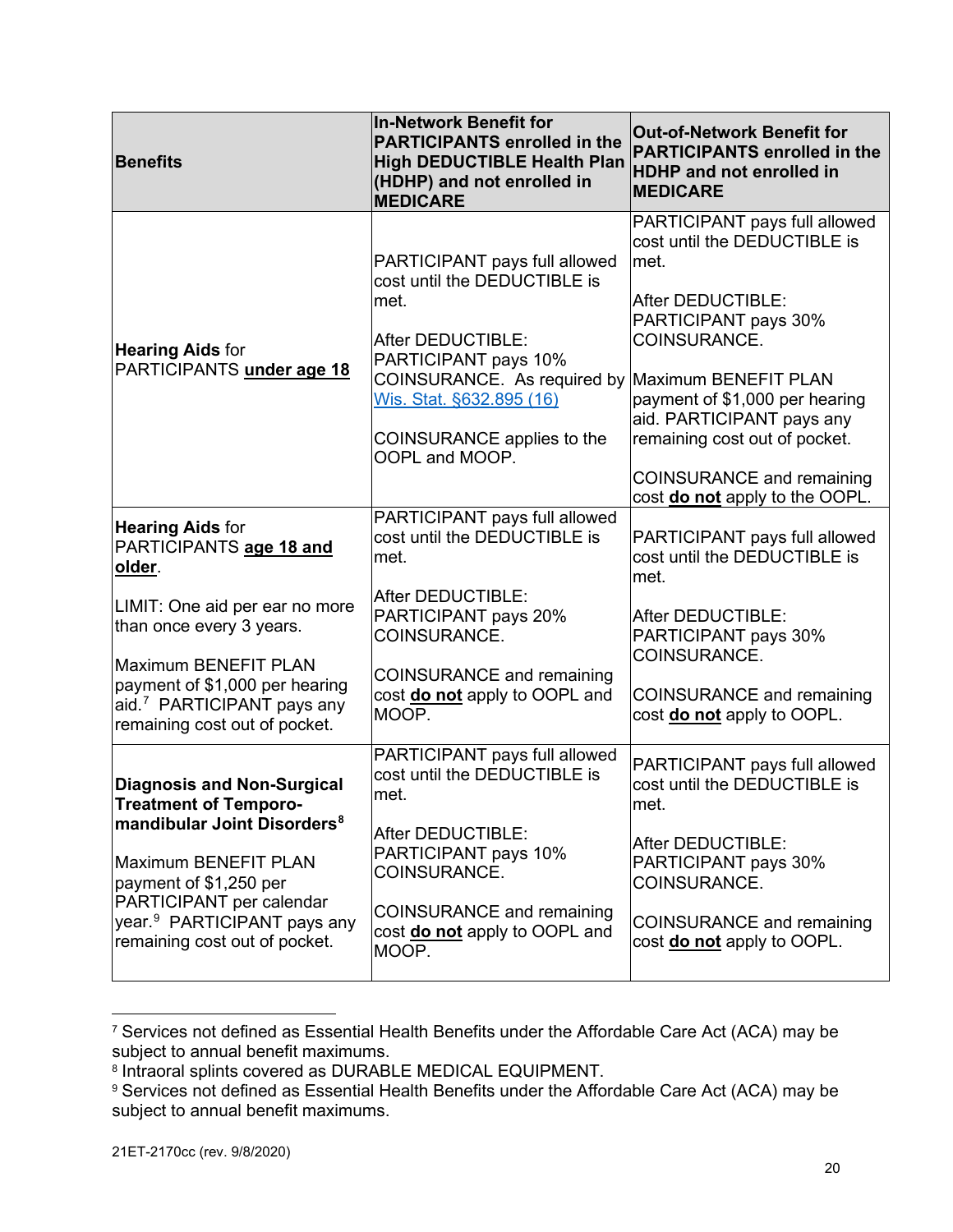| <b>Benefits</b>                                                                   | In-Network Benefit for<br><b>PARTICIPANTS enrolled in the</b><br>High DEDUCTIBLE Health Plan<br>(HDHP) and not enrolled in<br><b>MEDICARE</b> | <b>Out-of-Network Benefit for</b><br><b>PARTICIPANTS enrolled in the</b><br><b>HDHP</b> and not enrolled in<br><b>IMEDICARE</b> |
|-----------------------------------------------------------------------------------|-----------------------------------------------------------------------------------------------------------------------------------------------|---------------------------------------------------------------------------------------------------------------------------------|
| <b>Dental Implants</b><br>Only covered following accident                         | PARTICIPANT pays full allowed<br>cost until the DEDUCTIBLE is<br>lmet.                                                                        | PARTICIPANT pays full allowed<br>cost until the DEDUCTIBLE is<br>met.                                                           |
| or INJURY.<br>Maximum BENEFIT PLAN<br>payment of \$1,000 per tooth. <sup>10</sup> | After DEDUCTIBLE:<br>PARTICIPANT pays 10%<br>COINSURANCE.                                                                                     | After DEDUCTIBLE:<br>PARTICIPANT pays 30%<br>COINSURANCE.                                                                       |
| PARTICIPANT pays any<br>remaining cost out of pocket.                             | <b>COINSURANCE and remaining</b><br>cost do not apply to OOPL and<br>MOOP.                                                                    | <b>COINSURANCE and remaining</b><br>cost do not apply to OOPL.                                                                  |
| <b>Prescription Drugs</b>                                                         | See Uniform Pharmacy Benefits. See Uniform Pharmacy Benefits.                                                                                 |                                                                                                                                 |

<span id="page-20-0"></span> $^{\text{10}}$  Services not defined as Essential Health Benefits under the Affordable Care Act (ACA) may be subject to annual benefit maximums.